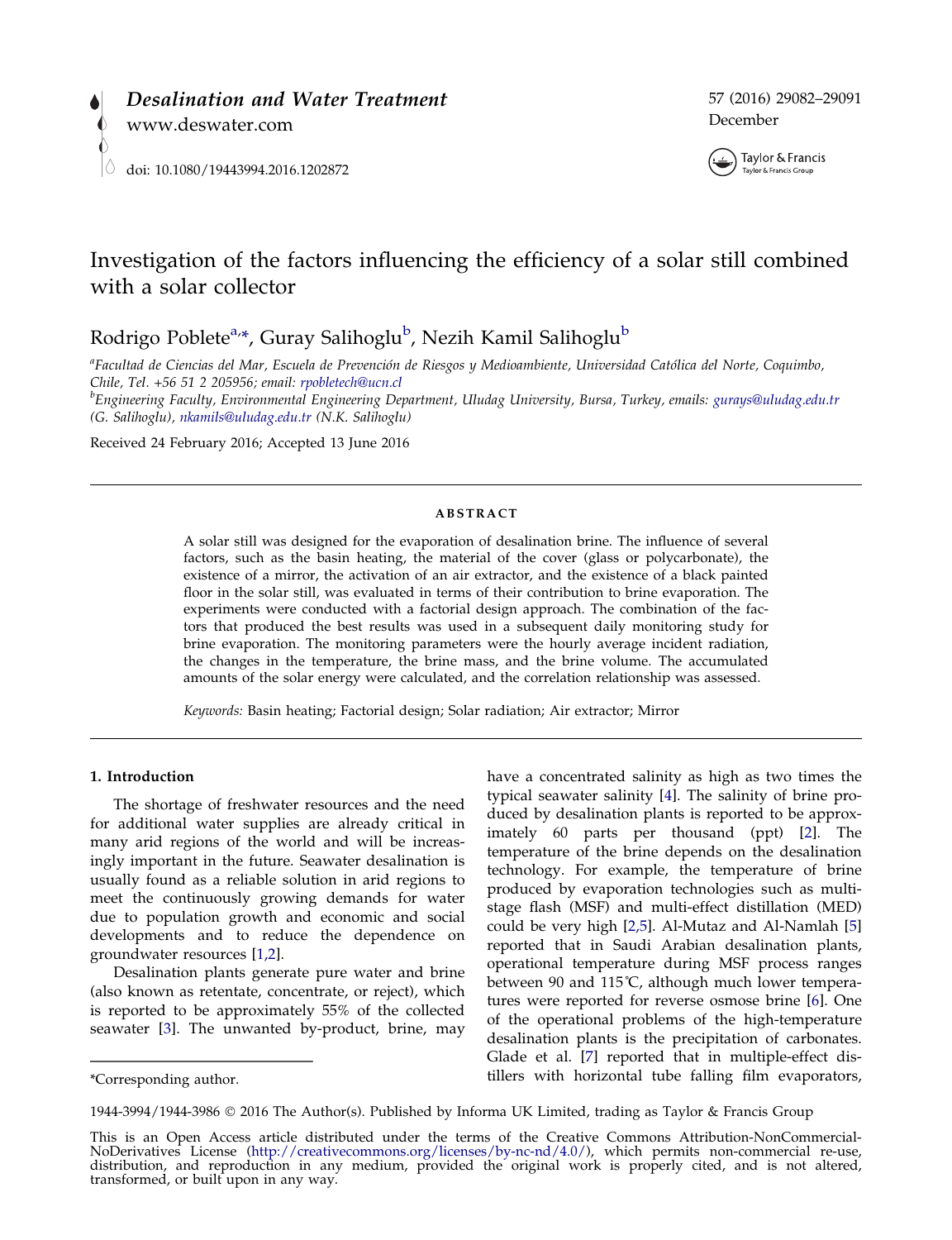<span id="page-1-0"></span>scale is formed on the outside of the tubes subjected to artificial seawater at a temperature of 75˚C; tubes were covered mainly with  $CaCO<sub>3</sub>$  and  $Mg(OH)<sub>2</sub>$ . The crystallization of salts is another operational problem encountered with the membrane distillation plants [[8,9](#page-8-0)]. Therefore, chemical pretreatment and cleaning against scaling is a necessity in most of the desalination plants. The chemical residues and by-products are typically washed into the sea along with concentrate [[10](#page-8-0)].

When a desalination plant is situated close to the sea, the brine generated is generally discharged into the sea [\[2](#page-8-0)]. Einav et al. [\[11\]](#page-8-0) reported that an increase in the salinity may have negative effects on marine life by disturbing the osmotic balance of marine species and their environment, which may lead to the death of species. Species such as neptune grass (Cymodocea nodosa) and a green seaweed known as Caulerpa prolifera are reported to be sensitive to increased salinity [[12\]](#page-8-0), and embryos of giant Australian cuttlefish (Sepia apama) cannot survive increased levels of salinity [[13](#page-8-0)].

Brine management strategies include seawater discharge, sewer discharge, deep well injection, evaporation ponds, land application, and thermal processes for zero liquid discharge [\[2,14](#page-8-0)]. Each management option has challenges in terms of being economically and ecologically feasible [\[14\]](#page-8-0). Therefore, research on the development of energy-efficient, cost-effective, and environmentally sound management options is necessary if desalination plants will be a solution to meet freshwater demands in several regions in the world.

Due to the environmental problems that brine disposal can cause as well as the high disposal cost, many technologies have been developed for recovery. Examples are the use of evaporation ponds to produce salt or chemicals for industry [\[15\]](#page-8-0) or membrane distillation coupled with solar ponds or other residual heat sources [[16,17\]](#page-8-0). Nevertheless, more investigation is needed to reduce the volume and quantity of the brine and to allow for recovery and reuse.

Solar energy is one of the most promising applications for seawater desalination [\[15](#page-8-0)]. Qiblawey and Banat [[18\]](#page-8-0) provided an overview of solar thermal desalination technologies and concluded that solar energy aided desalination offers a promising solution for covering the fundamental needs of power and water in remote regions. The use of solar energy for brine management has been primarily based on the use of evaporation ponds historically. Solar evaporation consists of leaving brine in shallow evaporation ponds and then taking the remaining salt for disposal [[19\]](#page-8-0). Although evaporation ponds are relatively easy

to construct and are frequently the least costly means of disposal, the need for large tracts of land and impervious liners causes them to have a limited use [\[15,20,21\]](#page-8-0). In addition to this extensive land use, evaporation ponds have been criticized because they do not recover the evaporated water [\[20\]](#page-8-0), and the productivity of the process is reported to be quite low (approximately  $4 L/m^2 d$  [\[22\]](#page-9-0). Wind-aided intensified evaporation technology (WAIV), which uses wind energy to evaporate wetted surfaces previously sprayed with brine, is estimated to increase the evaporation rate 10-fold over natural evaporation and enables the evaporation ponds to be 10 times smaller [\[19\]](#page-8-0).

A limited number of studies report the different applications of solar energy for brine management, although a considerable number of investigations related to the use of solar energy in desalination can be found in the literature. Philip et al. [[23](#page-9-0)] evaluated the performance of a solar- and wind-aided cross-flow evaporator prototype as an alternative to conventional evaporators for brine in a reverse osmosis system. They concluded that solar pre-heating significantly increased the evaporation rate and that the evaporation rate decreased as the salt concentration in the water increased. Refalo et al. [\[24\]](#page-9-0) used a solar chimney to create a cross-convective flow that varies with solar irradiation to enhance the productivity of a solar distiller. Taghvaei et al. [\[25\]](#page-9-0) studied the long-term simultaneous effects of collector area and brine depth on the performance of active solar stills. They concluded that for active solar stills with low brine depth and high solar collecting areas, brine may boil, and this boiling might lower the thermal efficiency of the system and cause damage due to high temperatures in the basin. Kabeel [[26](#page-9-0)] investigated the performance of a solar still with a concave wick evaporation surface and reported an increase in the evaporation area for brine. More research is necessary to increase the productivity of solar stills and observe their efficiency to reduce the volume and quantity of the brine.

This study is aimed to investigate the factors that influence the performance of a solar still designed for evaporation of brine obtained from a seawater desalination plant. Influence of several factors such as using a mirror, heating the basin, black painted floor, steam extractor, and glass or polycarbonate cover material was investigated. Although the effects of most of these factors were individually well established in the previous literature, the joint effect of these factors is still missing. Therefore, this study aimed to investigate the relative and joint effects of these factors.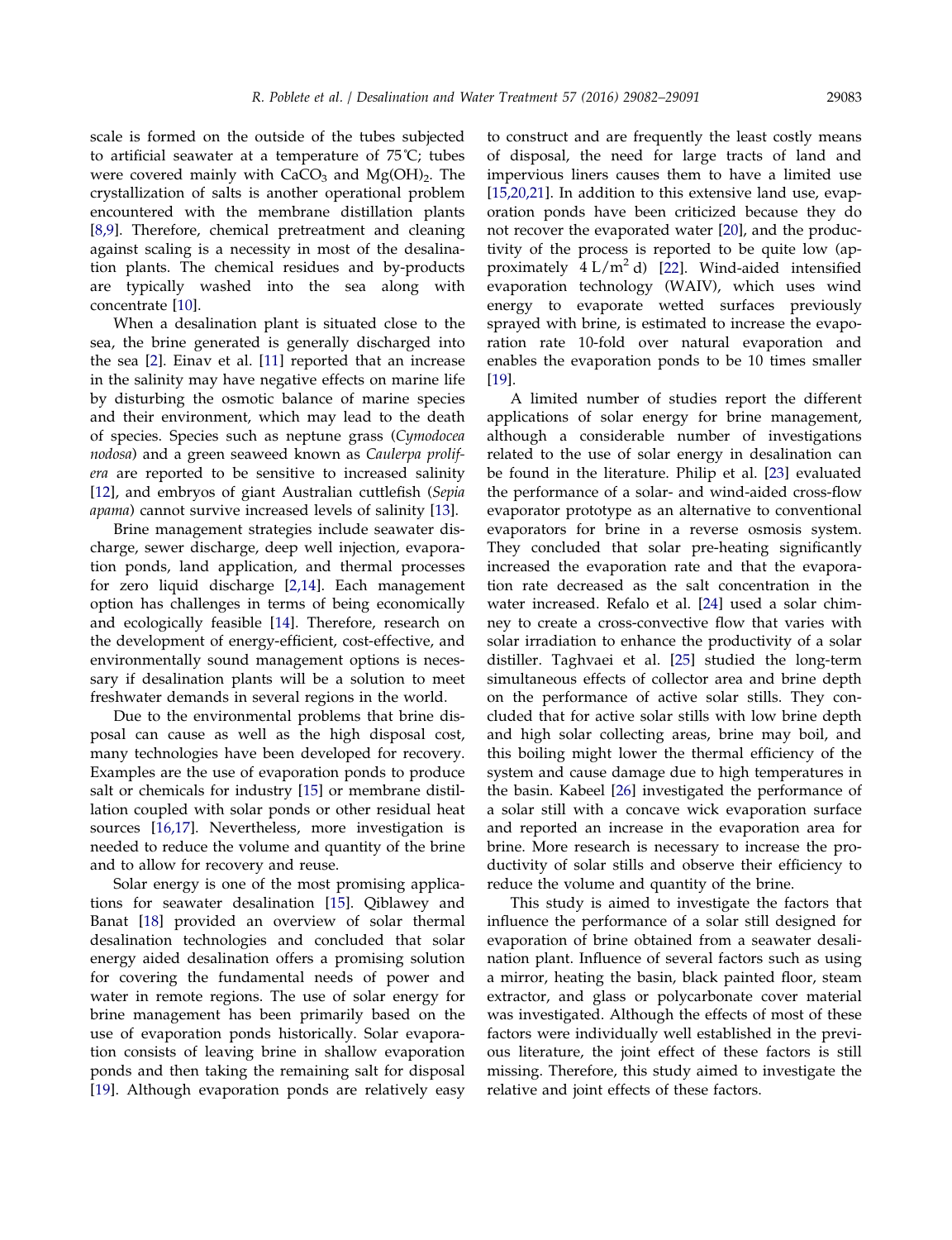<span id="page-2-0"></span>

# 2. Materials and methods

A solar still was designed for the evaporation of desalination brine. A set of experiments were performed to determine the factors that influence the evaporation performance of the designed solar still. Factorial design  $(2^{k-1})$ , as used by Montgomery [[27](#page-9-0)], was conducted to determine the importance of the factors.

#### 2.1. Source of the brine studied

The brine used in the experiments was obtained from a solar thermal desalination plant and used after it cooled down to ambient temperature. The flowchart of the desalination plant is shown in Fig. 1. The plant consists of a horizontal steel tank of 300 L filled with seawater, which is heated using a heat pipe solar system. The conductivity of the seawater was 51 mS/cm. The seawater that reaches a temperature of  $70^{\circ}$ C in the tank is pumped to a vertical PVC tank of 250 L, where the seawater falls as small rain droplets. In the upper zone of the PVC tank, there is an air extractor that takes the steam generated out to a condenser, where freshwater is produced. During this process, the seawater that remains in the system without evaporation forms the brine with increased salinity and conductivity compared to seawater. The brine used in this study had an average conductivity of 78.7 mS/cm (measured using a conductivity meter Hanna 8633). The conductivity of this thermal desalination plant is comparable with that of a reverse osmose brine which was reported by Ge et al. [\[28\]](#page-9-0) to range from 85 to 95 mS/cm.



### 2.2. Solar still system designed

The system consists of a solar still and a solar collector; a general view of the system can be seen in Fig. [2.](#page-3-0) The cross section of the solar still is shown in Fig. [3](#page-3-0). It was constituted on a basin made of concrete of 10-cm thickness. The solar still has a cover that was made of glass or policarbonate, oriented to the north, and tilted 30˚ (the same latitude of Coquimbo, Chile, where the experiments were carried out). The glass had the following characteristics: 4 mm thickness, 85% optical transmittance, and  $0.8 \text{ W/m}^{\circ}$ C transmittance of thermal conductivity. The polycarbonate surface had the following characteristics: 4-mm thickness, 80% optical transmittance, and  $0.2 \text{ W/m}^{\circ}$ C transmittance thermal conductivity. The frontal and lateral walls of the solar still are made of polycarbonate. The back wall is made of wood equipped with a mirror that allows the redirection of the solar irradiation to improve the receipt of the solar irradiation by the brine. Al-Hayek and Badran [\[29\]](#page-9-0) also used mirror walls to enhance the efficiency of the solar still for seawater distillation.

A hydronic underfloor heating system was applied to half of the concrete basin of the solar still (Fig. [3](#page-3-0)). A copper pipe of 8 m in length and 1.9 cm in diameter was installed; propylene glycol flowed through the copper pipe. The copper pipe was thermally isolated to avoid heat losses. The basin was heated externally by a solar collector (Fig. [2](#page-3-0)). The solar collector, a Cromagen cr 120, has a surface area of  $2.5 \text{ m}^2$  and a performance of 73.3%. The incorporation of the solar collector and the heated basin was also used by Omara et al. [\[30\]](#page-9-0) to enhance the productivity of the desalination system. A tray 7 cm in height, 50% filled with brine, was located above the heated concrete basin. The area of the tray was 1,000  $\text{cm}^2$ .

The other half of the concrete floor, which was not heated, was painted with black paint to facilitate the preheating of the air entering the system, considering that black paint increases the absorptivity of the sunlight. Similarly, Omara et al. [\[30\]](#page-9-0) coated the still basin surface with black paint.

The steam produced in the system was removed using an air extractor (20 W of power) located above the mirror on the back wall (Fig. [3\)](#page-3-0). An air filter of 0.4 m in width and 0.1 m in height was installed on the frontal wall of the solar still, which was made of cellulose, to enable a forced input of external air into the system. Varun et al. [[31](#page-9-0)] reported that forced convection can improve the performance of evaporation compared to natural convection, and Akpinar [[32\]](#page-9-0) indicated that the drying rate in the solar dryer operating under forced convection could be much higher Fig. 1. The flowchart of the desalination plant.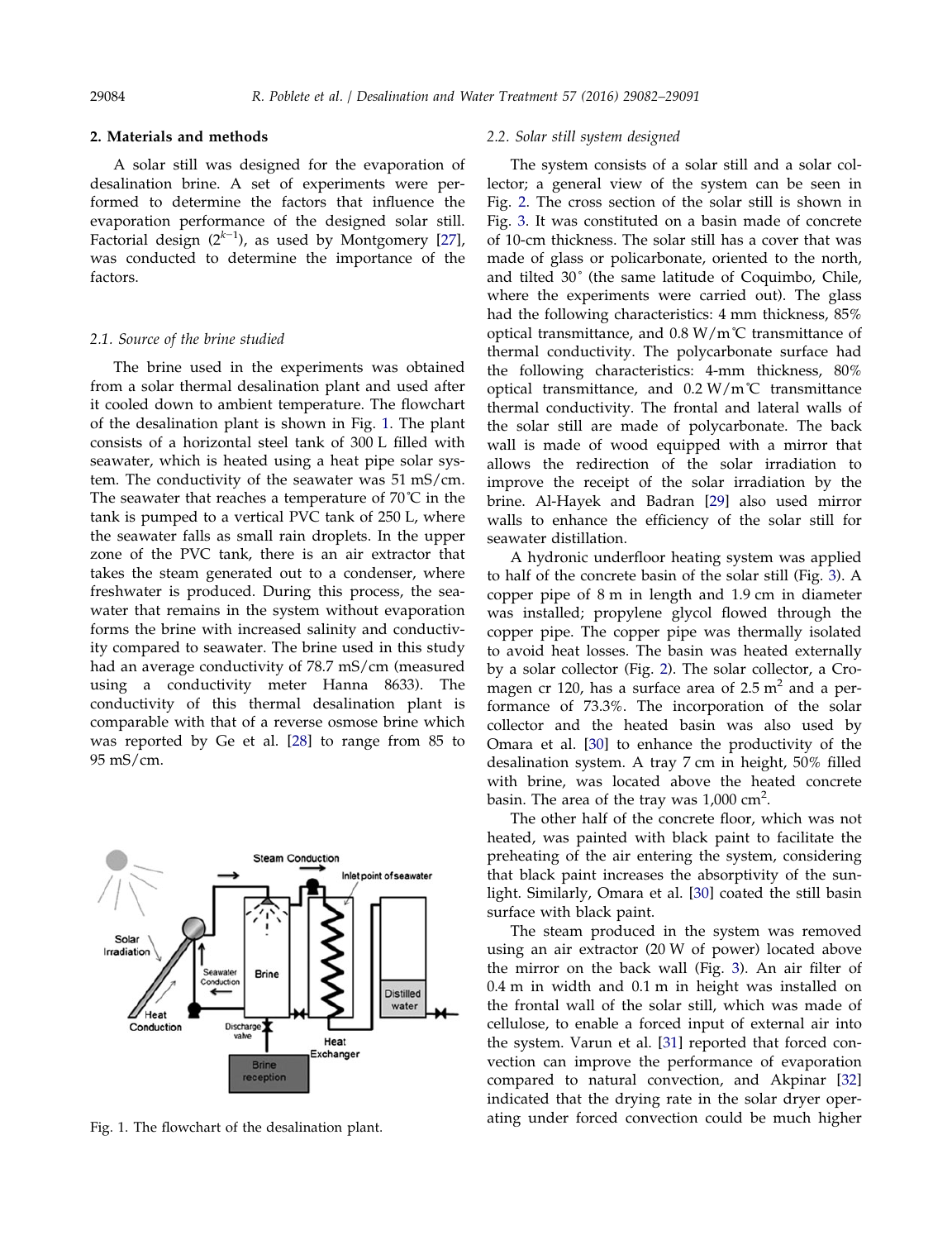<span id="page-3-0"></span>

Fig. 2. General view of the solar evaporation system designed for brine.



Fig. 3. Cross section of the solar still designed (units expressed in mm).

than the natural open-air sun drying. Additionally, according to Sharma et al. [\[33\]](#page-9-0), systems using forced convection might be suitable for drying high amounts of moisture.

## 2.3. Calculation of the solar irradiation

To compare the effect of the factors studied in different solar irradiation conditions, an adaptation of the cumulative energy equation proposed by Malato et al. [[34](#page-9-0)] was used. The equation allows for

calculation of the accumulated amount of the global solar energy  $(Q_{rad})$  that was received by the solar still (Eq. (1)):

$$
Q_{\text{rad},n} = Q_{\text{rad},n-1} + \frac{\Delta t_n \times \text{rad}_{g,n} \times A_r}{V_t}
$$
 (1)

where  $Q_{rad,n}$  and  $Q_{rad,n-1}$  is the global solar energy accumulated per liter (kJ/L) at times  $n$  and  $n-1$ , respectively. The parameter rad $_{g,n}$  is the average incident radiation on the irradiated area  $(W/m^2)$ ,  $\Delta t_n$  is the experimental time of the sample (see Eq. (2)),  $A_r$  is the illuminated area of the collector  $(m^2)$ , and  $V_t$  is the total volume of the brine on the tray (L).

$$
\Delta t_n = t_n - t_{n-1} \tag{2}
$$

The parameter rad $_{g,n}$  was measured using a global CPM 10 Kipp & Zonen pyranometer, the Netherlands (285–2,800 nm wavelength, 7 to 14  $\mu$ V/W/m of sensibility), which was tilted 30˚, the same angle with the local latitude. The pyranometer provides data in terms of incident irradiance  $(W/m^2)$ , which is the solar radiant energy rate incident on a surface per unit area.

Hourly data for each sample during the 6-h experimental period were used to calculate the accumulated amount of solar energy received by unit volume of brine  $(Q_{rad,n})$  by using Eqs. (1) and (2).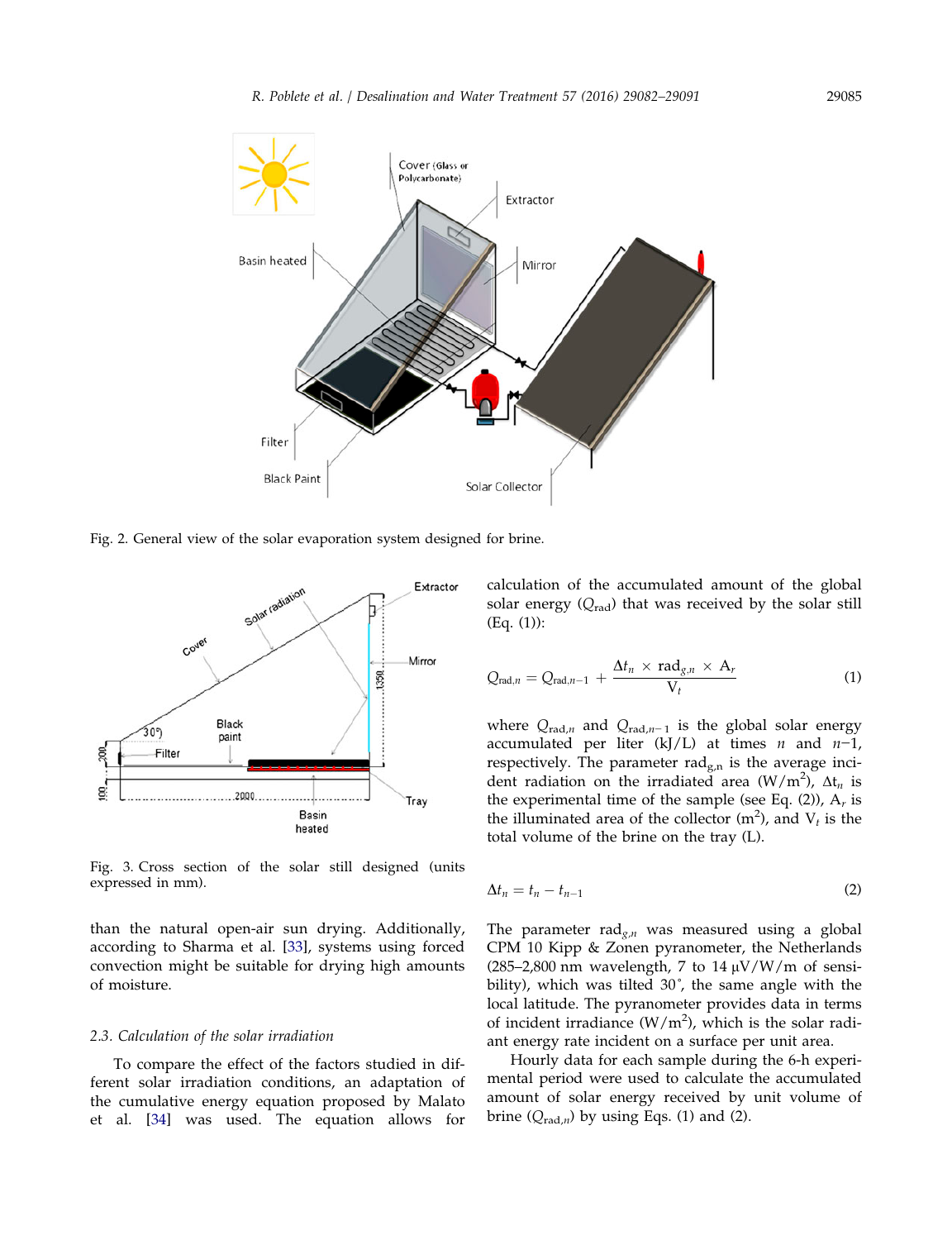<span id="page-4-0"></span>

# 2.4. Factorial design

A fractional factorial design  $2^{k-1}$  was applied, where  $k$  is the number of factors, to evaluate the influence of the factors over the performance of the solar still used for brine evaporation. In this case, five factors  $(k = 5)$  were analyzed. Fractional factorial design was used as a tool to facilitate the comparison of the effects by each factor with a reasonable number of experimental tests.

The factors evaluated were (a) basin heated, (b) cover, (c) mirror, (d) extractor, and (e) paint. For all the factors, two levels, high  $(+1)$  and low  $(-1)$ , were tested, where +1 and −1 represented the existence and nonexistence of the factor, respectively. For cover, +1 and −1 represented the cases that the cover made of glass was used or the cover made of polycarbonate was used, respectively. The response of each experiment was the quotient between the evaporation obtained and the solar energy used  $(\%/Wh)$ . The factors were tested in series; experimental runs were conducted in different days, consequently with different weather conditions. Solar irradiation and air temperature were measured and stated when the results were compared. The experimental conditions tested are presented in Table 1. Data were analyzed by the software Minitab17.

As shown in Table 1, 16 experiments with different operational conditions were realized. The output of each test was the amount of the brine evaporated measured by weight. To realize each run, 3 trays, each carrying 500 g of brine, were placed over the heated basin of the solar still. The trays were removed after 6

Table 1 Factorial experimental design of the conditions tested

h to determine the amount of brine evaporated. The difference between the initial and final weight of each tray was used as the evaporated mass of the brine.

The initial volume  $(V_t)$  of the brine in each tray for each test run was 0.5 L. The weight of the brine and its temperature was recorded every hour; a reduction in the mass (due to evaporation) and an increase in the temperature of the brine were expected. The temperature was measured with a thermometer Hanna model HI 98501-1, with a precision of 0.1˚C.

Control trays with the same amount of brine were exposed to open solar irradiation (outside the solar still) during the experimental process. The temperature and mass of control trays were also measured and recorded every hour.

### 3. Results and discussion

### 3.1. The factors affecting brine evaporation

The significance of the factors that affect the performance of the solar still was evaluated. A Pareto chart to highlight the relative importance of the factors is given in Fig. [4](#page-5-0). The absolute values for the effects of the main factors and the interaction of the factors are provided in the chart. The chart shows a reference line for the t-value of 1.421, which corresponded to a 95% confidence level. The chart showed that the factors C (Mirror) and A (Basin heated) are the most significant factors affecting the productivity.

The results agree with the findings of Omara et al. [\[30\]](#page-9-0), who reported an increased productivity of a solar still equipped with mirror. The mirror works as a

| Run order | Basin heated | Cover | Mirror | Extractor | Paint |
|-----------|--------------|-------|--------|-----------|-------|
|           |              |       | $-1$   |           |       |
| 7         |              |       |        |           |       |
| 3         |              |       |        |           |       |
| 4         |              |       |        |           |       |
| 5         |              |       |        |           |       |
| 6         |              |       |        |           |       |
| 7         |              |       |        |           |       |
| 8         |              |       |        |           |       |
| 9         |              |       |        |           |       |
| 10        |              |       |        |           |       |
| 11        |              |       |        |           |       |
| 12        |              |       |        |           |       |
| 13        |              |       |        |           |       |
| 14        |              |       |        |           |       |
| 15        |              |       |        |           |       |
| 16        |              |       |        |           |       |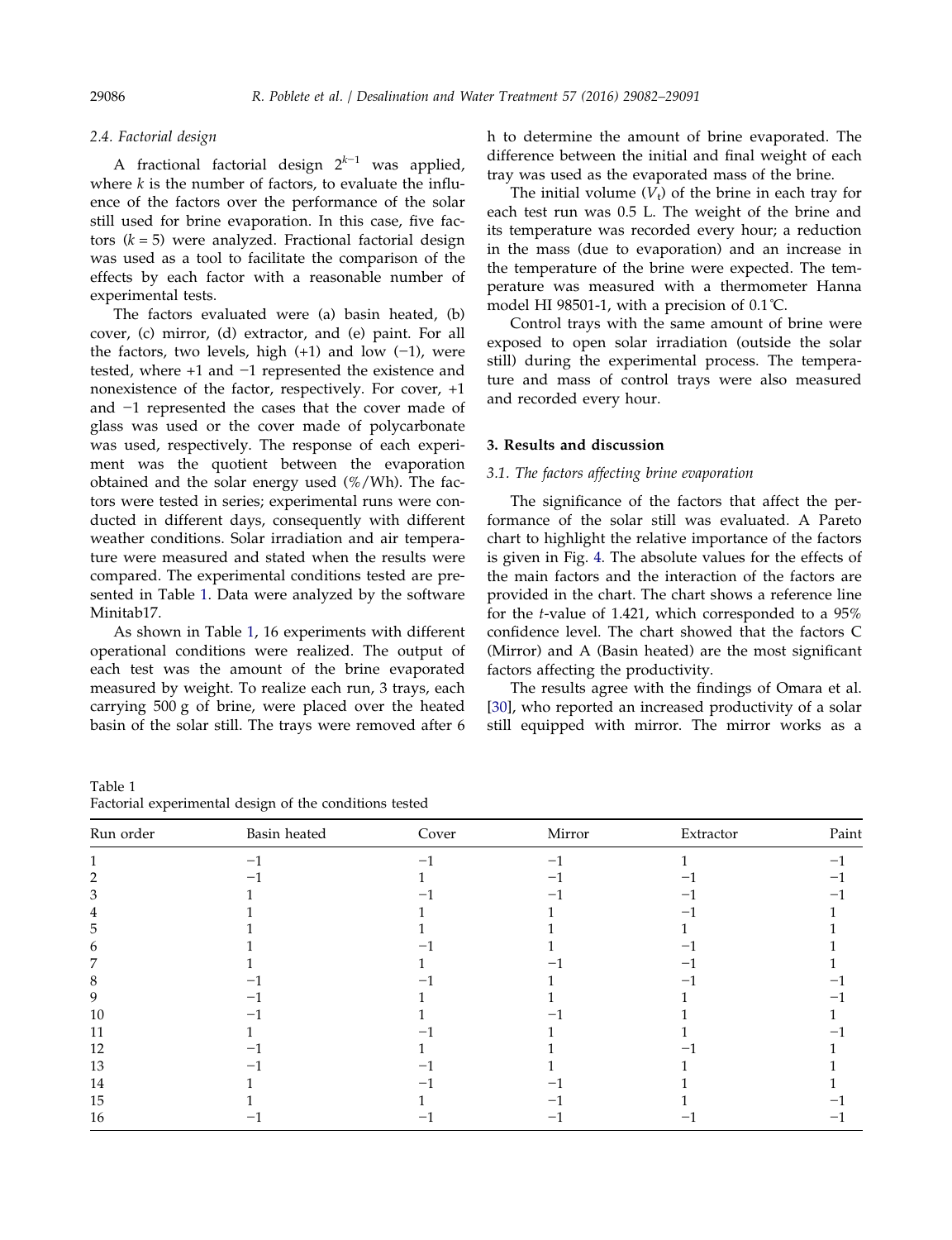<span id="page-5-0"></span>

Fig. 4. Pareto chart of the effects ( $\alpha$  = 0.05).

reflector, receiving solar radiation, and then redirecting it to the trays. The importance of the heated basin was underlined by Hamadou and Abdelatif [[35](#page-9-0)], who reported that productivity can be increased by providing an extra supply of heat to the seawater through an exchange with a heat transfer fluid heated previously in a solar collector system.

The main effect plot on productivity is given in Fig. 5. The main effects plot displays the magnitude and direction of change in the output (productivity  $=$ %evaporation/k Wh) as the value of the input (such as high and low levels of each factor) changes. The figure helps to gain an understanding of the main effect of a change in each factor on the productivity of the solar still.

It is seen that the presence of all the factors (situation +1) increased the evaporation performance of the solar still, except for factor D (extractor). When the extractor was turned on (situation +1 for the

extractor), the productivity of the solar still was lower compared to the condition when the extractor was turned off. This might be the result of the outside air, which had a lower temperature than the inside air, being sucked by the extractor when it is turned on. This air from outside might have had a cooling effect over the heated brine. Al-Hinai, Al-Nassri and Jubran [\[36\]](#page-9-0) reported a direct relationship between the ambient temperature and the productivity of the solar still.

A scatter plot of the productivity of the solar still vs. the run order is given in Fig. [6](#page-6-0). As seen, the run that produced the highest productivity was number 4, for which the heat basin and the mirror were activated (+1), the sun roof was glass (+1), and the extractor was turned off  $(-1)$ .

The run order that obtained the lowest productivity was run 10. In this experiment, the heat basin, the mirror, and the black paint were deactivated; the cover was glass, and the extractor was turned on (Table [1](#page-4-0)).



Fig. 5. Main effect plot for productivity.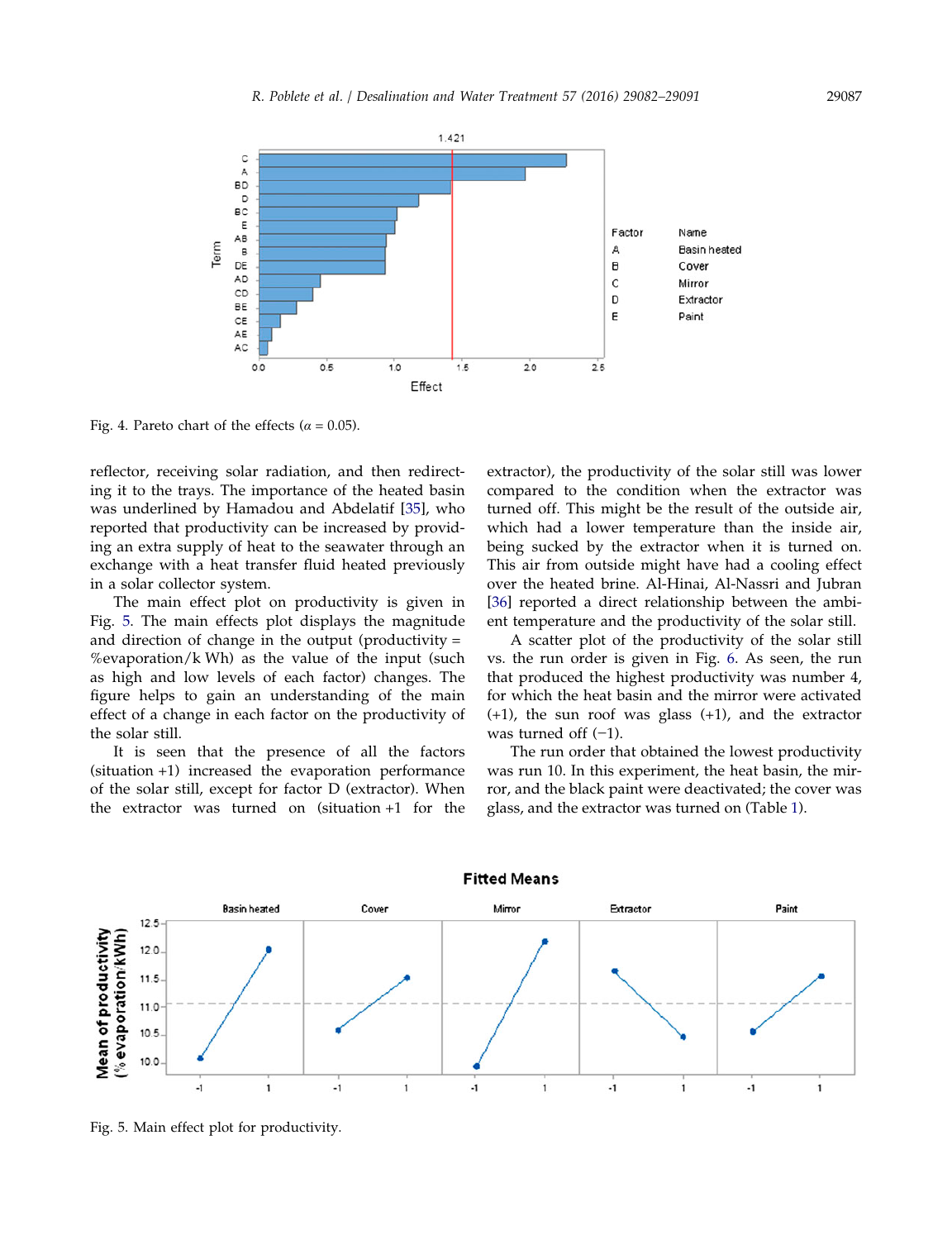<span id="page-6-0"></span>

Fig. 6. Productivity and test.

### 3.2. Drying performance of the solar still

The conditions that yielded the best productivity in terms of drying, namely basin heated on, glass in the sun roof, with mirror, without extractor, and with black paint, were repeated in a 7-h monitoring experiment. The mass and temperature of the brine and the solar irradiation were measured every hour, and the corresponding accumulated solar energy levels  $(Q_{rad})$ were calculated according to Eq. (1). A control sample with the same amount of brine outside the solar still was also monitored.

Fig. 7 shows the temperature and mass differences between the brine samples inside and outside the solar still. As shown in Fig. 7(a), the temperature of

the brine sample inside the solar still was always higher than that of the sample outside. The temperature of the outside air ranged between 11.2 and 15.5˚C during the monitoring hours; the temperatures obtained with both of the brine samples were higher than the outside air temperature. The maximum temperatures were obtained between the hours of the day of 13.00–15.00. As shown in Fig. 7(b), the evaporation rate (36.7%) inside the solar still during the 7 h of the day was higher than the evaporation rate (13.3%) of the brine outside the solar still.

The incident radiation received by the solar still during the monitoring can be seen in Fig. [8.](#page-7-0) A significant correlation was found between the incident



Fig. 7. Differences between the brine samples inside and outside the solar still: (a) Temperatures and (b) Masses.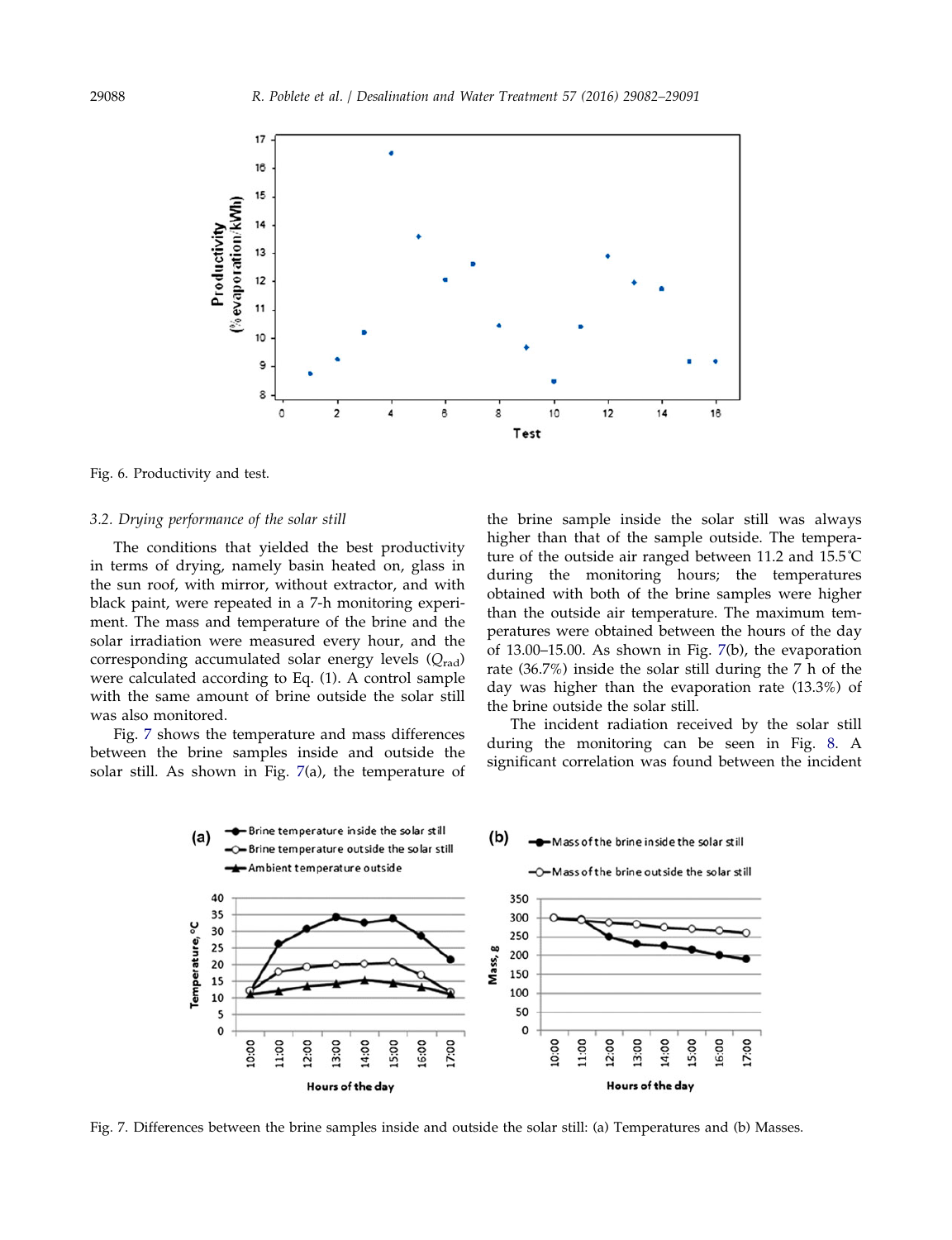<span id="page-7-0"></span>

Fig. 8. Incident radiation received by the solar still during the mass reduction and temperature increase in the brine sample.



Fig. 9. Relationship between the solar energy accumulated and (a) the mass of the brine in the solar still and (b) incident radiation.

radiation and the temperature inside the solar still  $(R = 0.880, p < 0.01$ , two-tailed). The incident radiation, which was measured as  $18 W/m^2$  at the beginning of the process at 10:00, peaked at 585  $W/m^2$  at 13:00 and then decreased to  $7 W/m^2$  as the process completed at 17:00.

The solar energy accumulated in the brine sample inside the solar still increased from 0 to 2,770 kJ/L in 7 h, as shown in Fig. 9. The correlation between the brine mass and the accumulated solar energy was found to be highly significant  $(R = -0.941, p < 0.01,$ two-tailed), implying that the accumulated solar energy represents the most vital factor in still productivity. The results are in agreement with the results of Feilizadeh et al. [\[37\]](#page-9-0) and Taghvaei et al. [[25\]](#page-9-0), who reported that the productivity of a solar still can significantly improve with increased input energy.

# 4. Conclusions

The factors influencing the performance of a solar still designed for the drying of brine obtained from a seawater desalination plant were investigated. The existence of a mirror and a heated basin of the solar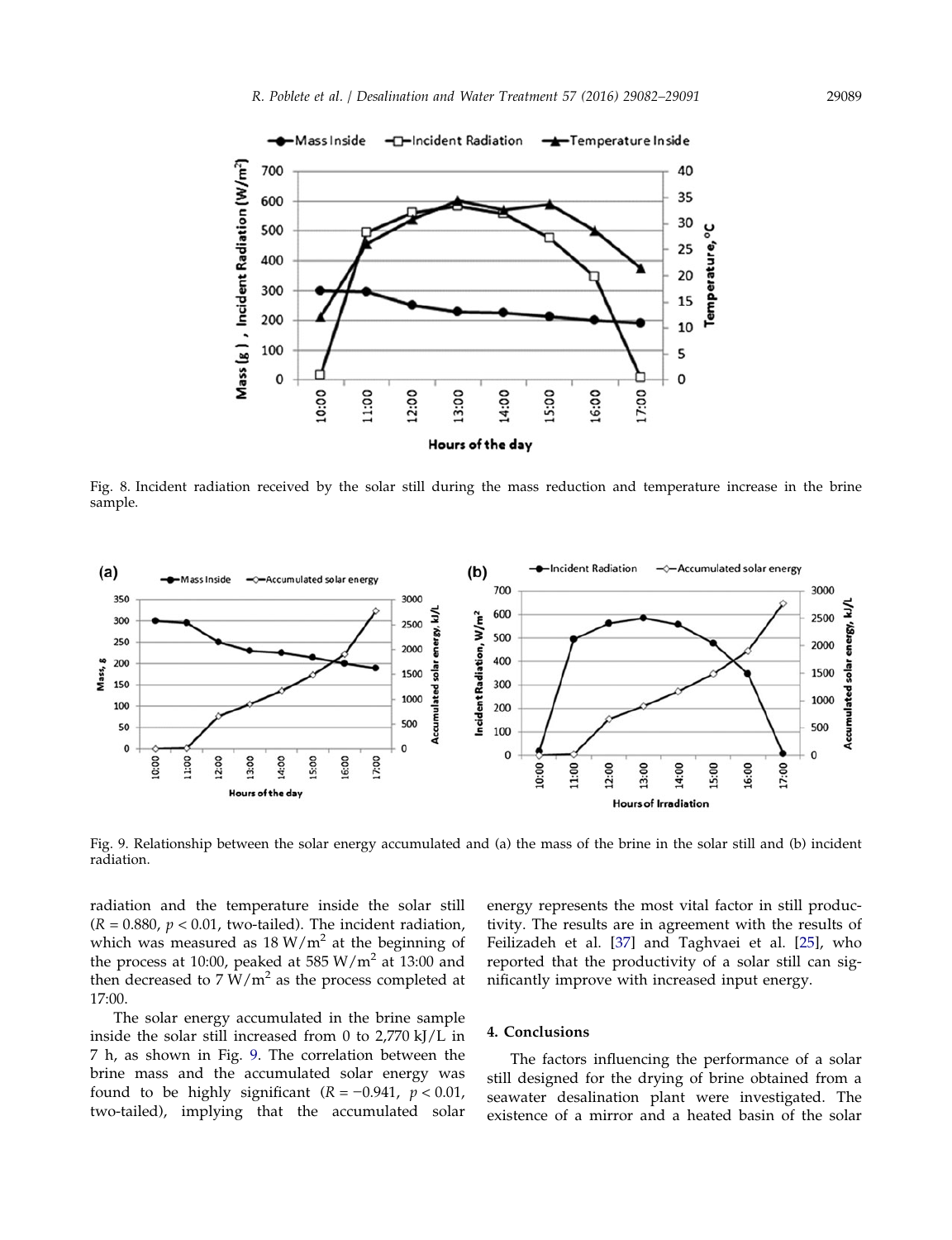<span id="page-8-0"></span>still were found to be the most important factors (confidence level: 95%). The factor having the least effect was the material of the cover (glass or polycarbonate). The existence of the air extractor was found to adversely affect the evaporation performance of the solar still. This result might be the unintentional result of the cooling effect of the outside air that might have been sucked by the extractor when it is turned on. It was seen that the experimental conditions that produced the highest productivity were the existence of the heated basin and the mirror, the sun roof being glass, and the extractor being turned off.

A considerable difference was observed between the temperatures and the drying performances of the brine inside the solar still and the brine outside. The evaporation rate inside the solar still during the 7 h of the day was found to be 36.7%, whereas the evaporation rate of the brine outside the solar still was 13.3%. The correlation between the brine mass and accumulated solar energy was found to be highly significant  $(R = -0.941, p < 0.01,$  two-tailed), implying that the accumulated solar energy represents the vitality in the evaporation performance of the solar still.

It can be concluded that the drying performance of the solar still can be increased using adequate operational controls in the dewatering of brine.

### Acknowledgements

The author Rodrigo Poblete acknowledges the financial support by the Regional Government of Coquimbo, under the project FIC-r (No. 30137726-0) and the Central Laboratory for Marine Aquaculture of the Marine Sciences Department at the Universidad Católica del Norte for equipment support. The authors Guray Salihoglu and N. Kamil Salihoglu acknowledge the financial support by Uludag University with Project No: OUAP(M)-2013/8.

### References

- [1] N. Voutchkov, Overview of seawater concentrate disposal alternatives, Desalination 273 (2011) 205–219.
- [2] N. Ahmad, R.E. Baddour, A review of sources, effects, disposal methods, and regulations of brine into marine environments, Ocean Coastal Manage. 87 [\(2014\)](#page-0-0) 1–7.
- [3] M. Meneses, J.C. Pasqualino, R. Céspedes-Sánchez, F. Castells, Alternatives for reducing the environmental impact of the main residue from a desalination plant, J. Ind. Ecol. 14 ([2010](#page-0-0)) 512–527.
- [4] D.A. Roberts, E.L. Johnston, N.A. Knott, Impacts of desalination plant discharges on the marine environment: A critical review of published studies, Water Res. 44 [\(2010](#page-0-0)) 5117–5128.
- [5] I.S. Al-Mutaz, A.M. Al-Namlah, Characteristics of dual purpose MSF desalination plants, Desalination 166 [\(2004](#page-0-0)) 287–294.
- [6] C. Fritzmann, J. Löwenberg, T. Wintgens, T. Melin, State-of-the-art of reverse osmosis desalination, Desalination 216 ([2007\)](#page-0-0) 1–76.
- [7] H. Glade, K. Krömer, A. Stärk, K. Loisel, K. Odiot, S. Nied, M. Essig, Effects of tube material on scale formation and control in multiple effect distillers. The International Desalination Association World Congress on Desalination and Water Reuse 2013/Tianjin, China, IDAWC/TIAN13-119, [2013](#page-0-0).
- [8] K. Kezia, J. Lee, M. Weeks, S. Kentish, Direct contact membrane distillation for the concentration of saline dairy effluent, Water Res. 81 (2015) 167–177.
- [9] P. Zhang, P. Knötig, S. Gray, M. Duke, Scale reduction and cleaning techniques during direct contact membrane distillation of seawater reverse osmosis brine, Desalination 374 (2015) 20–30.
- [10] S. Lattemann, T. Höpner, Environmental impact and impact assessment of seawater desalination, Desalination 220 [\(2008](#page-1-0)) 1–15.
- [11] R. Einav, K. Harussi, D. Perry, The footprint of the desalination processes on the environment, Desalination 152 [\(2003](#page-1-0)) 141–154.
- [12] J.L. Fuentes-Bargues, Analysis of the process of environmental impact assessment for seawater desalination plants in Spain, Desalination 347 [\(2014](#page-1-0)) 166–174.
- [13] J.L. Dupavillon, B.M. Gillanders, Impacts of seawater desalination on the giant Australian cuttlefish Sepia apama in the upper Spencer Gulf, South Australia, Mar. Environ. Res. 67 ([2009](#page-1-0)) 207–218.
- [14] P. Xu, T.Y. Cath, A.P. Robertson, M. Reinhard, J.O. Leckie, J.E. Drewes, Critical review of desalination concentrate management, treatment and beneficial use, Environ. Eng. Sci. 30 ([2013\)](#page-1-0) 502–514.
- [15] M. Ahmed, W.H. Shayya, D. Hoey, A. Mahendran, R. Morris, J. Al-Handaly, Use of evaporation ponds for brine disposal in desalination plants, Desalination 130 [\(2000](#page-1-0)) 155–168.
- [16] H.M. Lu, J.C. Walton, A.H.P. Swift, Desalination coupled with salinity-gradient solar ponds, Desalination 136 (2001) 13–23.
- [17] E. Guillén-Burrieza, J. Blanco, G. Zaragoza, D.C. Alarcón, P. Palenzuela, M. Ibarra, W. Gernjak, Experimental analysis of an air gap membrane distillation solar desalination pilot system, J. Membr. Sci. 379 (2011) 386–396.
- [18] H.M. Qiblawey, F. Banat, Solar thermal desalination technologies, Desalination 220 ([2008\)](#page-1-0) 633–644.
- [19] L. Katzir, Y. Volkmann, N. Daltrophe, E. Korngold, R. Mesalem, Y. Oren, J. Gilron, WAIV–Wind aided intensified evaporation for brine volume reduction and generating mineral byproducts, Desalin. Water Treat. 13 [\(2010](#page-1-0)) 63–73.
- [20] M.C. Mickley, Membrane concentrate disposal: Practices and regulation. Bureau of Reclamation, Denver, CO, Water Treatment Engineering and Research Group, Mickley and Associates, Boulder, CO, [2006](#page-1-0).
- [21] J. Morillo, J. Usero, D. Rosado, H. El Bakouri, A. Riaza, F.J. Bernaola, Comparative study of brine management technologies for desalination plants, Desalination 336 (2014) 32–49.